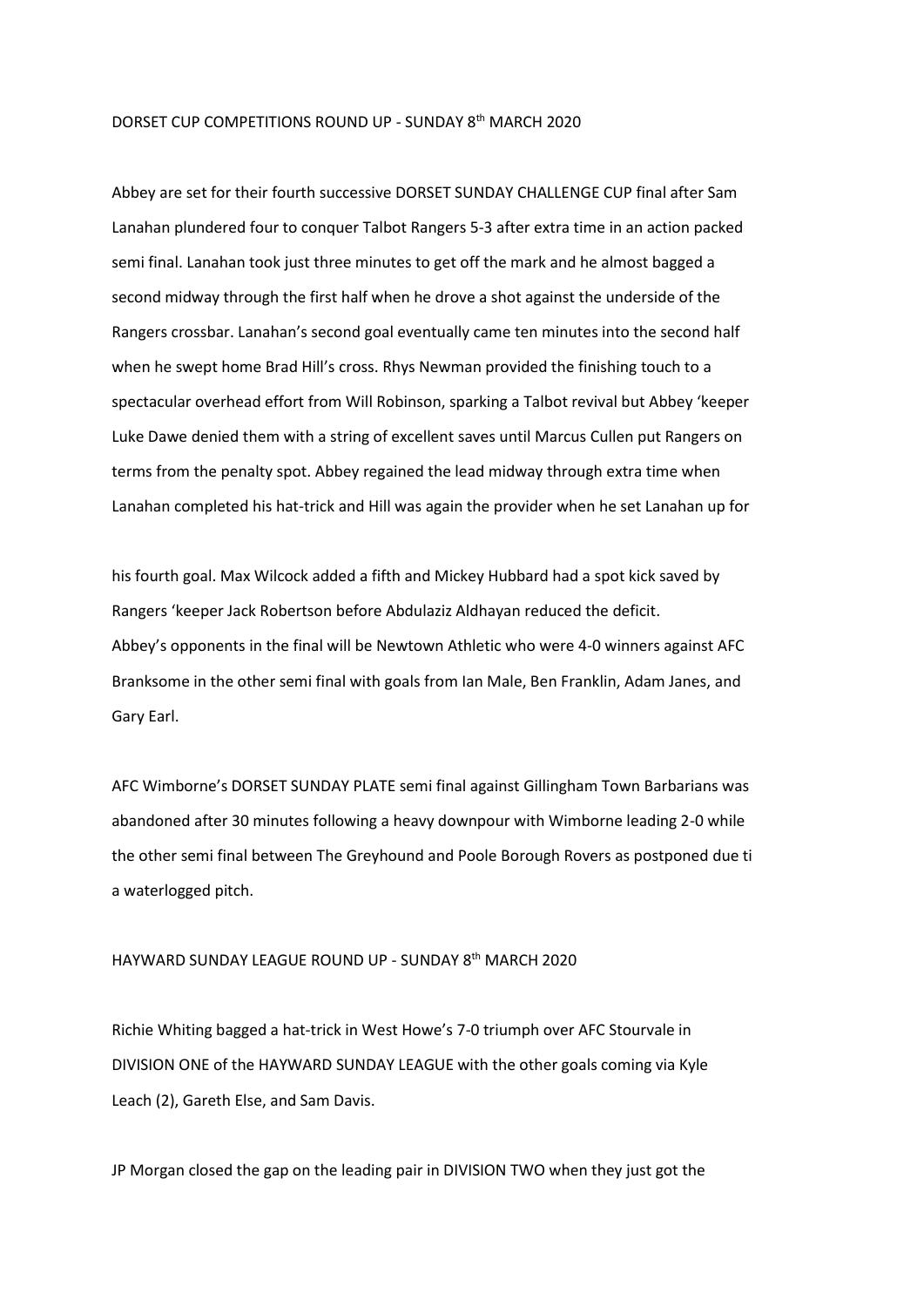better of Bournemouth Sports Mercury courtesy of Ryan Roberts and an own goal. Dean Iles was the Mercury marksman.

Louis Baker struck for Shoulder of Mutton but they had to settle for a point when James Bainton earned Vienna Suttoners a 1-1 draw.

The basement battle between NMO and Tower Park also finished 1-1 with Liam Roberts' strike for NMO cancelled out by Park's James Palermo.

Tailenders Rushmere chalked up their first win of the season in DIVISION THREE when they upended Iford Park Rangers 4-0 thanks to Kevin Hennessey, Adam Nicolass, and a couple of goals from Steve Grogan.

Meanwhile Poole Wanderers were leading 1-0 at half time through Ryan Musselwhite against AFC Fiveways but a heavy downpour caused the game to be abandoned.

Ben Hatch and Joe Kimber rattled in four each and Harry Holcombe notched a hat-trick when DIVISION FOUR pacesetters Loch & amp; Quay Reserves crushed Grange Athletic 16-0 with Alex Eaton, Ben Carey, Declan Quinn, Mike Snow, and Dan Humphres also on target.

Matteo Tanganelli and Jamie Cooper bagged two each for Upton Sociedad but Kirkfield United shaded it 5-4 thanks to Liam Carpenter's second half hat-trick and further goals from Dani Mirto and Rich Pope.

Jim Crossin and Kyle Stacey both grabbed hat-tricks in Alderney Manor Reserves' 9-4 victory over Morden. Scott Logan (2) and Ashley Ayley were the other Alderney marksmen while Morden replied through Jamie Minett, Charlie Ruck, and a couple of goals from Martin Haskell.

Connor PIcken's 88 th minute winner gave second placed Boscombe Celtic Reserves a vital 4-3 win over DIVISION FIVE leaders Branksome Liberal whose title hopes have been rocked by three successive defeats. Carl Phillips struck twice for Celtic with James Morris also on target while Branksome replied through Ryan Mabey, Adam Neesam, and Reece Darby. Meanwhile third placed Kraken Sports remain in contention after subduing Siemens 2-0 with both goals coming from Shane Barney.